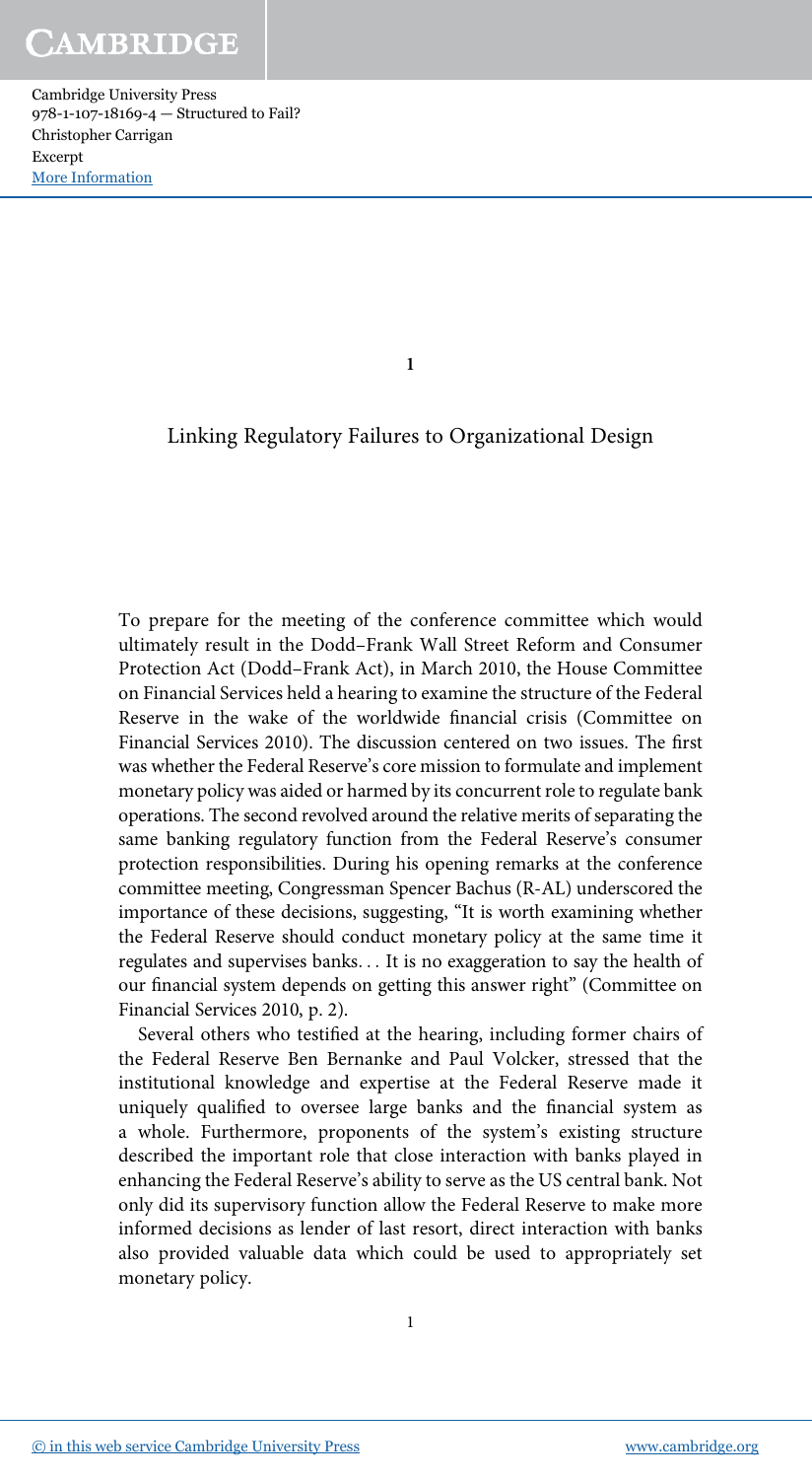Cambridge University Press 978-1-107-18169-4 — Structured to Fail? Christopher Carrigan Excerpt [More Information](www.cambridge.org/9781107181694)

2 Linking Regulatory Failures to Organizational Design

In contrast, opponents argued that the failures of several large banks under the Federal Reserve's supervision provided clear evidence of its inability or unwillingness to adequately regulate. As a case in point, despite having several officials on site, Congressman Bachus noted that the Lehman Brothers' bankruptcy examiner report revealed that neither the New York Federal Reserve Bank nor the Securities and Exchange Commission was able to keep Lehman Brothers from using "accounting gimmicks to hide its debt and mask its insolvency" (Committee on Financial Services 2010, p. 2). According to critics, the Federal Reserve's core focus on monetary policy diminished its ability to devote sufficient attention to its role as bank overseer. Worse still, combining the functions created "inherent conflicts of interest where the Fed might be tempted to conduct monetary policy in such a way that hides its mistakes by protecting the struggling banks it supervises" (Committee on Financial Services 2010, p. 3).

Ultimately, among its vast array of reforms, the Dodd–Frank Act did not include a provision to formally remove bank supervision from the Federal Reserve's set of responsibilities.<sup>1</sup> Even so, to elevate that mission within the organization, the legislation did create a vice chairman for supervision, a government official to be appointed to the Board of Governors by the president of the United States. The vice chairman would be responsible for "develop[ing] policy recommendations for the Board regarding supervision and regulation of depository institution holding companies and other financial firms supervised by the Board" and "oversee[ing] the supervision and regulation of such firms" (Dodd–Frank Wall Street Reform and Consumer Protection Act 2010, Section 1108).

In addition, notwithstanding efforts by the Federal Reserve to strengthen its consumer regulatory presence by revising rules for mortgage application disclosures and prohibiting certain lending practices prior to the law being passed (Carpenter 2010a; 2011; Engel and McCoy 2011; Immergluck 2011), the Dodd–Frank Act shifted the Federal Reserve's consumer financial protection functions into a newly created Consumer Financial Protection Bureau (CFPB) (Immergluck 2011). The Act further consolidated at CFPB the consumer protection responsibilities of a host of other agencies as well, including the Office of the Comptroller of the Currency,

<sup>1</sup> For detailed and insightful discussions considering both the contents of the Dodd–Frank Act, including the Obama administration's initial proposal drafted by the US Department of Treasury and its final provisions, as well as the political process that led to the Act, see Carpenter 2010a and 2011, Engel and McCoy 2011, and Immergluck 2011, among others.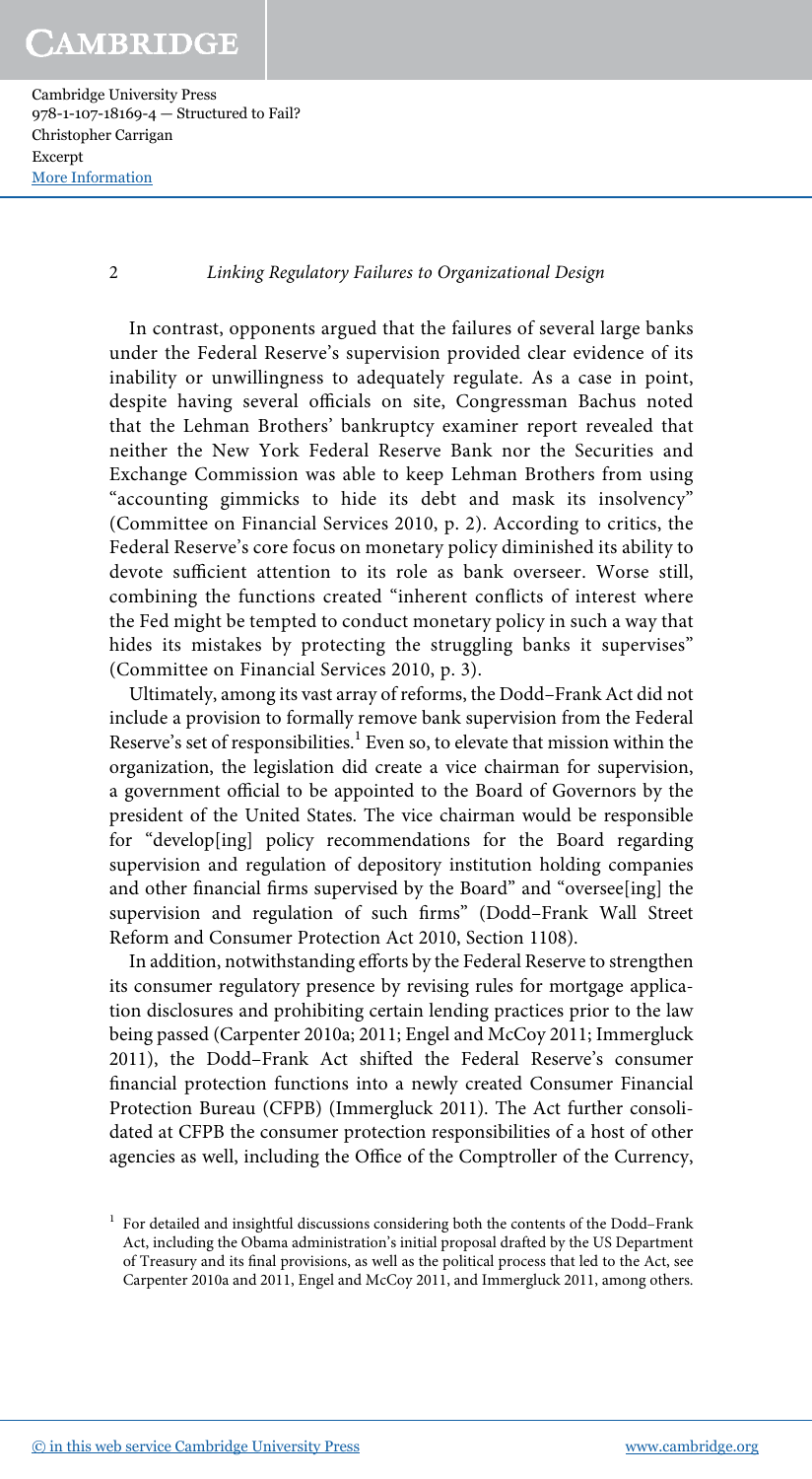Cambridge University Press 978-1-107-18169-4 — Structured to Fail? Christopher Carrigan Excerpt [More Information](www.cambridge.org/9781107181694)

Linking Regulatory Failures to Organizational Design 3

Office of Thrift Supervision, Federal Deposit Insurance Corporation, and Federal Trade Commission (US Senate Committee on Banking, Housing, and Urban Affairs 2010). Although formally still housed in the Federal Reserve, the CFPB was structured to operate independent of it. Not only would the director be appointed directly by the president, with confirmation by the Senate (Engel and McCoy 2011), its rules, enforcement actions, and budget (although funded through the interest and bank fees received by the Federal Reserve) would not be subjected to review by the Federal Reserve's Board of Governors (Carpenter 2010a; Dodd–Frank Wall Street Reform and Consumer Protection Act 2010, Sections 1011–1012; Engel and McCoy 2011). With its mission to focus solely on protecting consumers in financial markets, the CFPB became the first federal agency of its kind (Carpenter 2011; Dugas 2010).

While the deliberation over the structure of the Federal Reserve may seem exceptional considering the enormous impact of the associated housing meltdown and collapse of worldwide financial markets, the debate typified by the March 2010 hearing was far from the only example of regulatory reform triggered by failure around that same time. Just over one month later, in April 2010, the spill of several million barrels of oil into the Gulf of Mexico as a result of an explosion and subsequent fire on the BP-leased Deepwater Horizon drilling rig prompted a series of investigations and hearings. Many of these inquiries focused on the Minerals Management Service (MMS), the Department of the Interior's (Interior) regulator of offshore drilling at the time. A leading theory pinned MMS's "laissez-faire" (Waxman 2010) attitude toward regulating offshore drilling and production on initial decisions about how to structure the agency when it was created in 1982 (Flournoy et al. 2010; Honigsberg 2011). By combining oversight of offshore oil and gas drilling with both tax collection and development responsibilities in a single agency, Interior had allegedly laid the foundation for the Gulf disaster.

In reacting to this consensus view, approximately one month after the onset of the spill, Interior had already initiated the dissolution of MMS, announcing its intention to distribute MMS's functions among three separate agencies that were to be created within the department. In describing the restructuring, Secretary of the Interior Ken Salazar indicated that MMS "has three distinct and conflicting missions that – for the benefit of effective enforcement, energy development, and revenue collection – must be divided" (Office of the Secretary of the Interior 2010a). By the beginning of October 2010, the Office of Natural Resources Revenue had been created to manage MMS's tax collection responsibilities.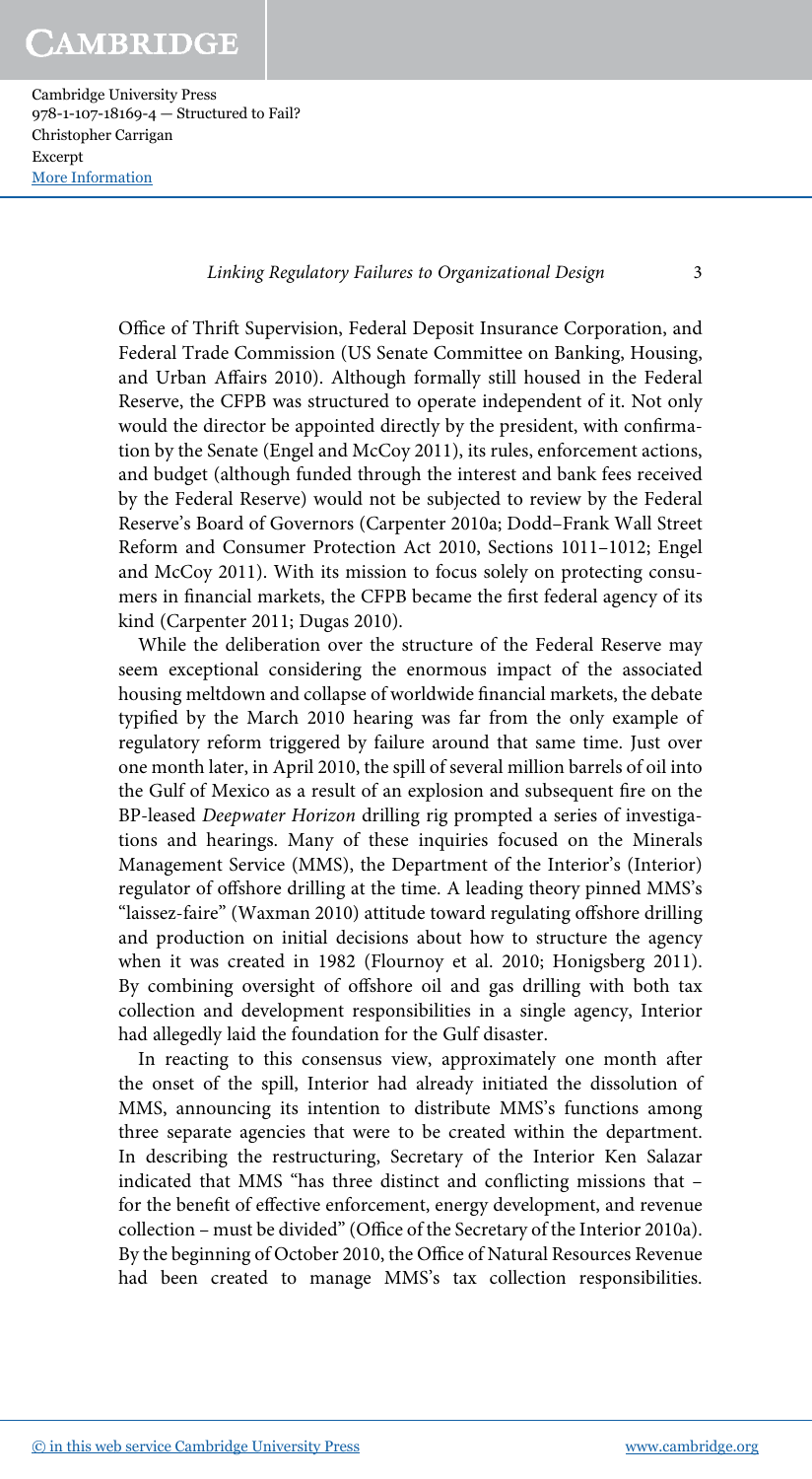4 Linking Regulatory Failures to Organizational Design

In October 2011, the regulatory and development functions were officially split through the formation of the Bureau of Safety and Environmental Enforcement and the Bureau of Ocean Energy Management from the agency within Interior initially created to replace MMS, the Bureau of Ocean Energy Management, Regulation and Enforcement.

Six months after the BP well was permanently closed, the March 2011 earthquake and tsunami in northern Japan placed yet another regulator at the center of prominent policy reform discussions. While initially focused on the devastation from the tsunami itself, news coverage quickly turned to the impending nuclear meltdown at the Fukushima Daiichi power plant and, with it, questions about the effectiveness of the industry's regulator – the Nuclear and Industrial Safety Agency (NISA). In a policy debate eerily reminiscent of that associated with the Gulf oil disaster, by April, news agencies were already lamenting the "collusive ties that bind the nation's nuclear power companies, regulators and politicians" (Onishi and Belson 2011). According to critics, locating NISA within the Ministry of Economy, Trade and Industry sapped the agency's willingness to provide the necessary oversight of nuclear plants since the Ministry was also in charge of promoting nuclear power. This led to a call by Prime Minister Naoto Kan, among others, for the "separation of the current Nuclear and Industrial Safety Agency from the Ministry of Economy, Trade and Industry" (Japan Times 2011). By the middle of August, Goshi Hosono, the minister assigned to oversee the nuclear crisis, had already announced a restructuring of NISA. As a response to allegations that NISA was "too cozy with the nuclear industry in the years before the March disaster" (CNN 2011), the Nuclear Safety Agency was created through the merger of NISA and the Nuclear Safety Commission, which had previously been an advisory body in the Prime Minister's Cabinet Office (Japan Times 2011). Moreover, the new agency was positioned in the Environment Ministry, completely removing the Ministry of Economy, Trade and Industry from involvement in nuclear oversight.

In addition to its similarities to the controversy resulting in the termination of MMS, the policy discussion and reorganization of Japanese governmental nuclear functions closely paralleled the US political debate over regulation of nuclear power some thirty-five years earlier. After years of mounting allegations in the 1960s and early 1970s that its regulatory programs were not rigorous enough to prevent disaster and mitigate harm if a meltdown occurred, the Atomic Energy Commission (AEC) was split into two parts through the passage of the Energy Reorganization Act of 1974 (Hacker 1994; Rolph 1979; US Nuclear Regulatory Commission 2011). Again, the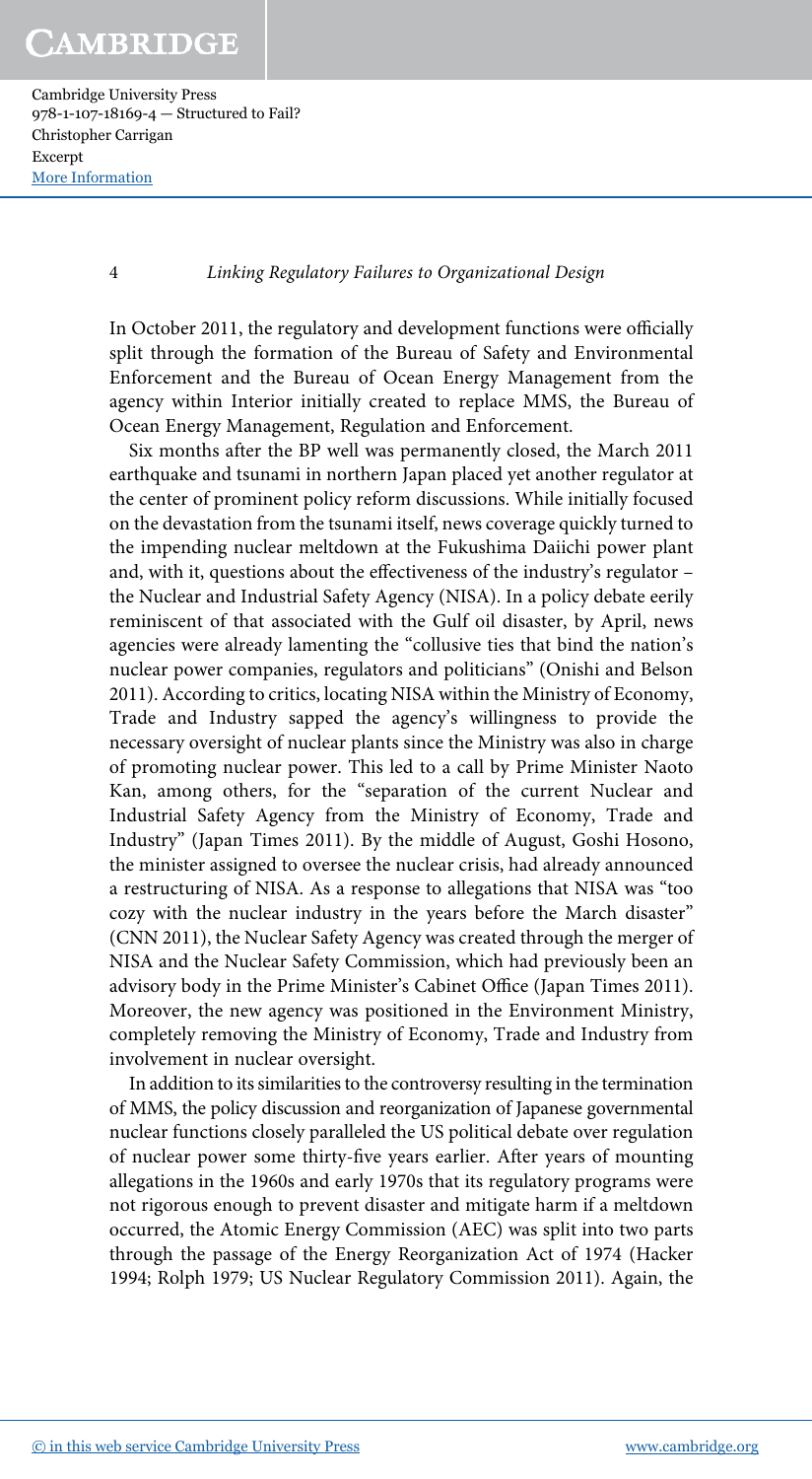Organizational Reform from Regulatory Crisis 5

focus of the reorganization was the dual structure of AEC, which had been charged with both promoting nuclear power and ensuring its safety (Rolph 1979). By creating both the Nuclear Regulatory Commission to oversee industry operations as well as the Energy Research and Development Administration to aid expansion of nuclear power, Congress had "at least addressed one of the most serious long-standing complaints against the AEC" (Hacker 1994, p. 254). Not only had its dual structure apparently impeded its ability to regulate similar to Japan's NISA, but also, by separating the two functions in response, the enacted remedy for AEC's problems closely mirrored the response to the disaster at the Fukushima Daiichi power plant.

#### ORGANIZATIONAL REFORM FROM REGULATORY CRISIS

Along with the September 11, 2001 terrorist attacks, the financial meltdown, Gulf oil spill, and nuclear disaster in Japan represent some of the most pressing crises of the first one and a half decades of the twentyfirst century. However, as the above descriptions have demonstrated, these calamities share commonalities that extend well beyond this observation. In focusing critical attention on the regulatory agencies charged with overseeing the associated industries, the policy debates following the onset of each crisis pointed to shortcomings in regulatory design to help explain why the failures occurred. These discussions focused attention on the multiple roles that the regulators in charge were asked to fulfill and the potential conflicts that such arrangements created. Because NISA was located in the Japanese ministry in charge of promoting the nuclear power industry, how could the agency be fully committed to ensuring that nuclear power plants were operating safely? Did the regulatory function not require the agency to restrict activity at the very same companies that the Ministry of Economy, Trade and Industry sought to support? Since the Federal Reserve sets monetary policy, would it not be tempted to downplay bank problems uncovered through its examinations if these revealed evidence that it made bad policy decisions? How could one expect MMS to adequately regulate offshore oil and gas operations when it was also facilitating exploration through its role in selling leases to the same oil companies? Moreover, since the amount of tax revenue collected is largely determined by how much oil and gas is produced, would not collecting taxes from these companies further compromise MMS's willingness to restrict production through stringent regulation?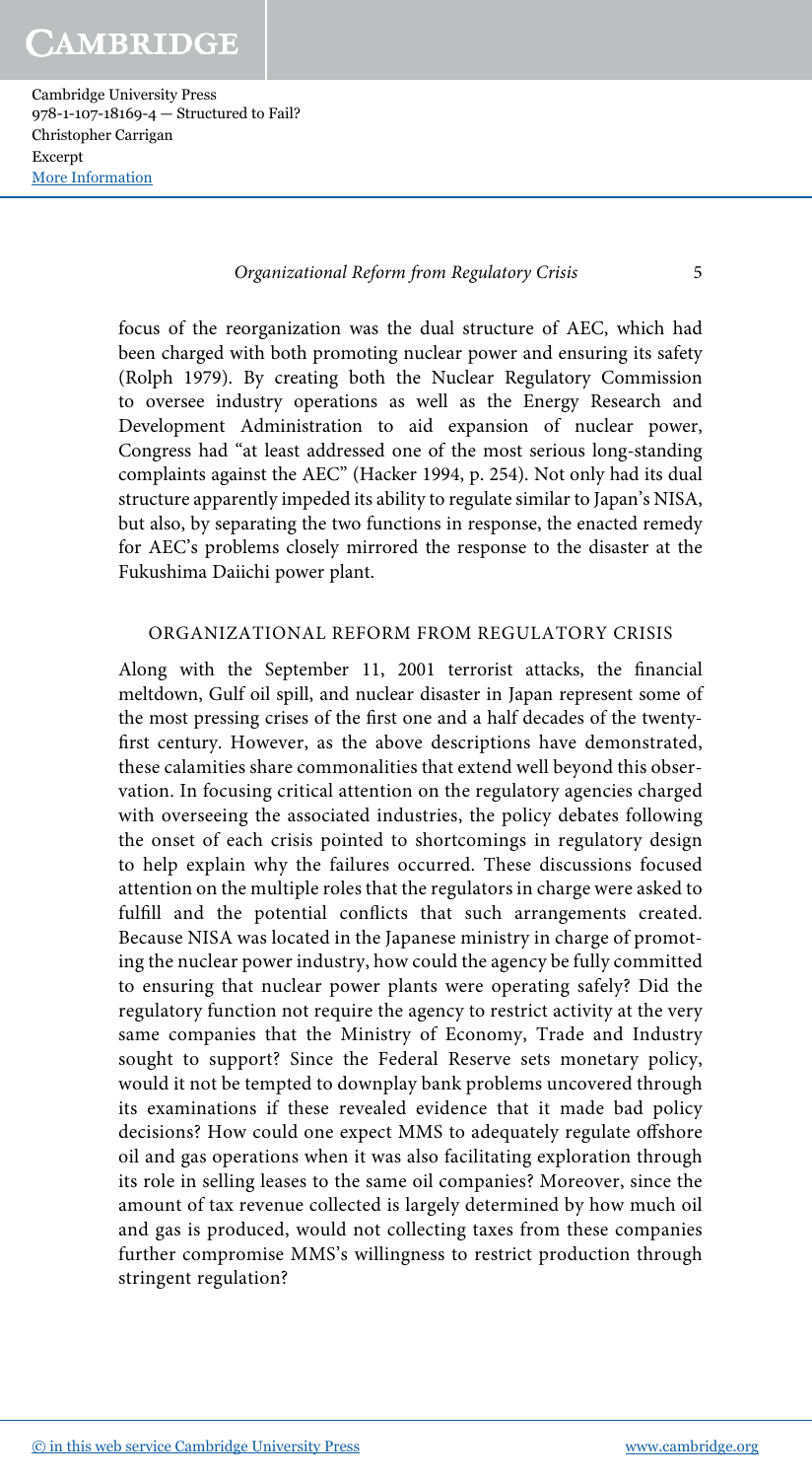Cambridge University Press 978-1-107-18169-4 — Structured to Fail? Christopher Carrigan Excerpt [More Information](www.cambridge.org/9781107181694)

6 Linking Regulatory Failures to Organizational Design

Beyond simply occupying pages of congressional testimony and popular newspapers, the belief that organizational structure was important in explaining each of these crises also played prominently in the resulting reforms. The notion that joining bank regulation and monetary policy had weakened the Federal Reserve's impetus to adequately perform the former function prompted the aforementioned decision to create an additional position on the Board of Governors, a presidentially appointed vice chairman in charge of bank supervision. The associated conclusion that the financial regulatory infrastructure, of which the Federal Reserve is a prominent part, collectively ignored their consumer protection functions in order to focus on their core roles was the impetus for the formation of a completely new agency, the CFPB, with an operating budget exceeding \$350 million just over a year after its creation (Consumer Financial Protection Bureau 2012).

As for US offshore oil and gas and Japanese nuclear regulation, the reforms were arguably even more dramatic. In both cases, the perception that the agency's role in facilitating energy development impeded adequate oversight by encouraging close ties between the industry and the regulator prompted the complete restructuring of the regulatory agencies. In creating the Nuclear Safety Agency from both NISA and the Nuclear Safety Commission and positioning it in a different ministry, Japanese authorities completely overhauled the nuclear regulatory infrastructure just five months after the initial earthquake and tsunami. These changes were a response to the notion that NISA's compromised relationship with industry was prompted by its organizational design. Similarly, the announcement of a plan to dissolve MMS and reorganize government offshore oil and gas operations under three separate agencies came almost immediately after the initial oil rig explosion and was driven by the view that the combination had encouraged, in President Barack Obama's words, "a scandalously close relationship between oil companies and the agency regulates them" (2010c). Echoed in the remarks of Secretary Salazar, the solution then was to carve up the agency to eliminate the conflicts that had encouraged the regulatory decay.

### REGULATORY PERFORMANCE UNDER COMPETING MANDATES: OVERVIEW

In his celebrated book, Bureaucracy, James Q. Wilson tells us that, "Organization matters, even in government agencies. The key difference between more and less successful bureaucracies ... has less to do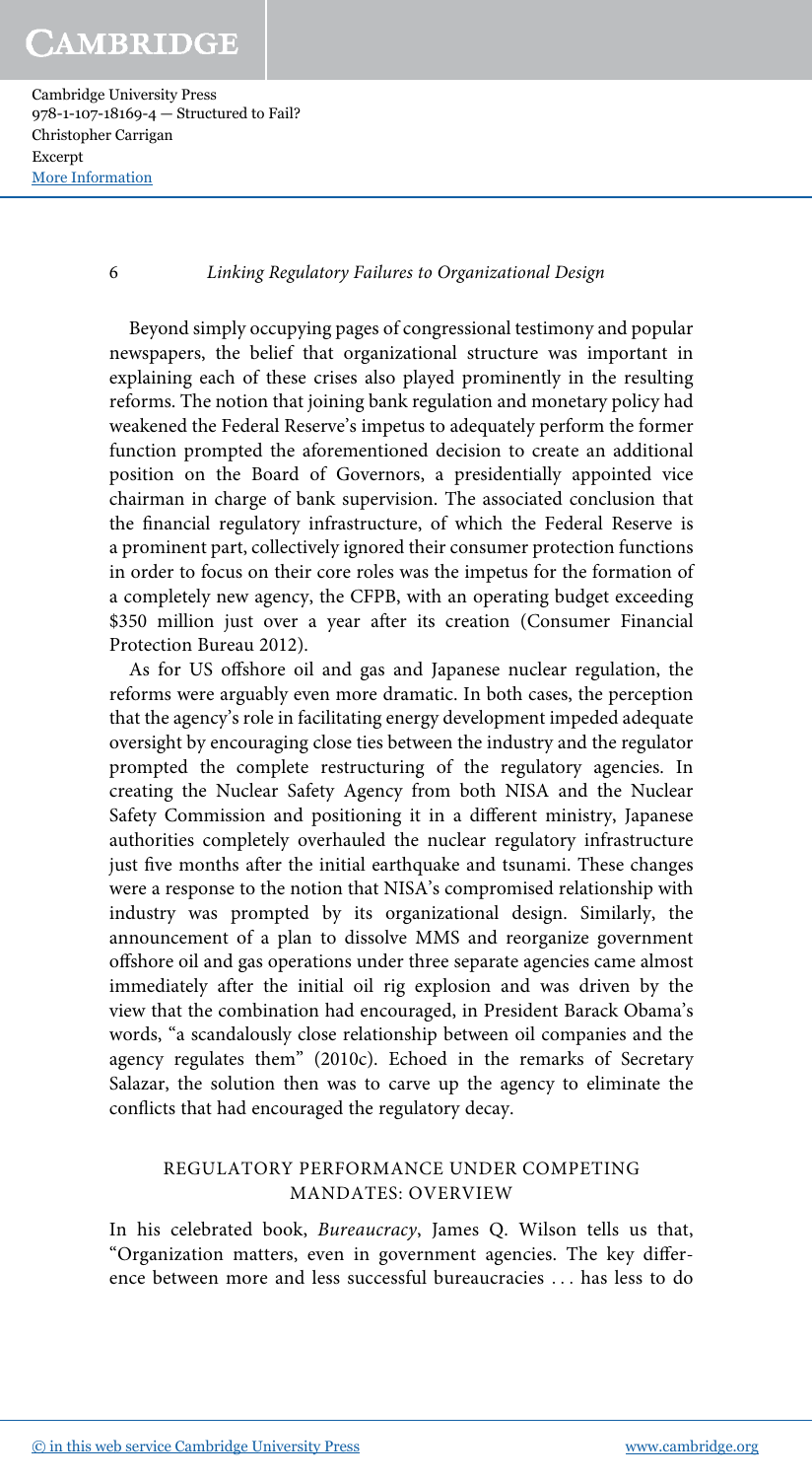Cambridge University Press 978-1-107-18169-4 — Structured to Fail? Christopher Carrigan Excerpt [More Information](www.cambridge.org/9781107181694)

#### Regulatory Performance under Competing Mandates 7

with finances, client populations, or legal arrangements than with organizational systems" (1989, p. 23). Viewed through the lens of the Gulf oil spill, the financial crisis, and the Japanese nuclear meltdown, it is clear that when it comes to regulatory agencies, Wilson is correct that organization matters. For evidence, one has to look no further than the reforms that emerged from the crises, which were in large part efforts to improve existing organizational structures. Regardless of whether ill-conceived regulatory designs actually laid the foundation for any of these disasters, the responses of the policymakers in charge suggest they believed that they did. Or at least that these policymakers believed reorganization was a viable way to respond to the crises and ameliorate the discontent these events fostered. Even without investigating the factual bases for these claims, these episodes then suggest that regulatory structure is meaningful since the perception that it is can drive reactions to failures in regulated industries.

This book then is not so much focused on determining whether organization is important. Clearly, the organizational responses to the three aforementioned disasters indicate that it is. Rather, the focus is on the second part of Wilson's claim, that organizational systems are the key determinant of bureaucratic success or failure. The book is centrally concerned with ascertaining whether and how regulatory organizational design matters for regulatory agency behavior and performance rather than accepting that it matters merely because people believe that it does. In the context of the disasters described above, this aim means ascertaining the extent to which an organizational system which combines regulatory and non-regulatory functions in a single agency can help us explain failures such as the financial disaster, Gulf oil spill, and Japanese nuclear meltdown. But it also means determining whether organization impacts the performance of these types of agencies more generally as well.

Combining a statistical analysis of a large set of US agencies, a historical case study of the development of MMS prior to the Gulf oil spill, and a theoretical analysis built on the evidence uncovered in the statistical and case studies, I demonstrate that regulatory agencies that simultaneously balance important non-regulatory functions – agencies that I refer to throughout as multiple-purpose regulators – generally perform worse than those agencies that either solely regulate or do not oversee a significant regulatory mission. By revealing that multiple-purpose regulators are less apt to achieve their goals than other agencies, the findings are thus supportive of the popular criticisms of the Federal Reserve, MMS, and NISA.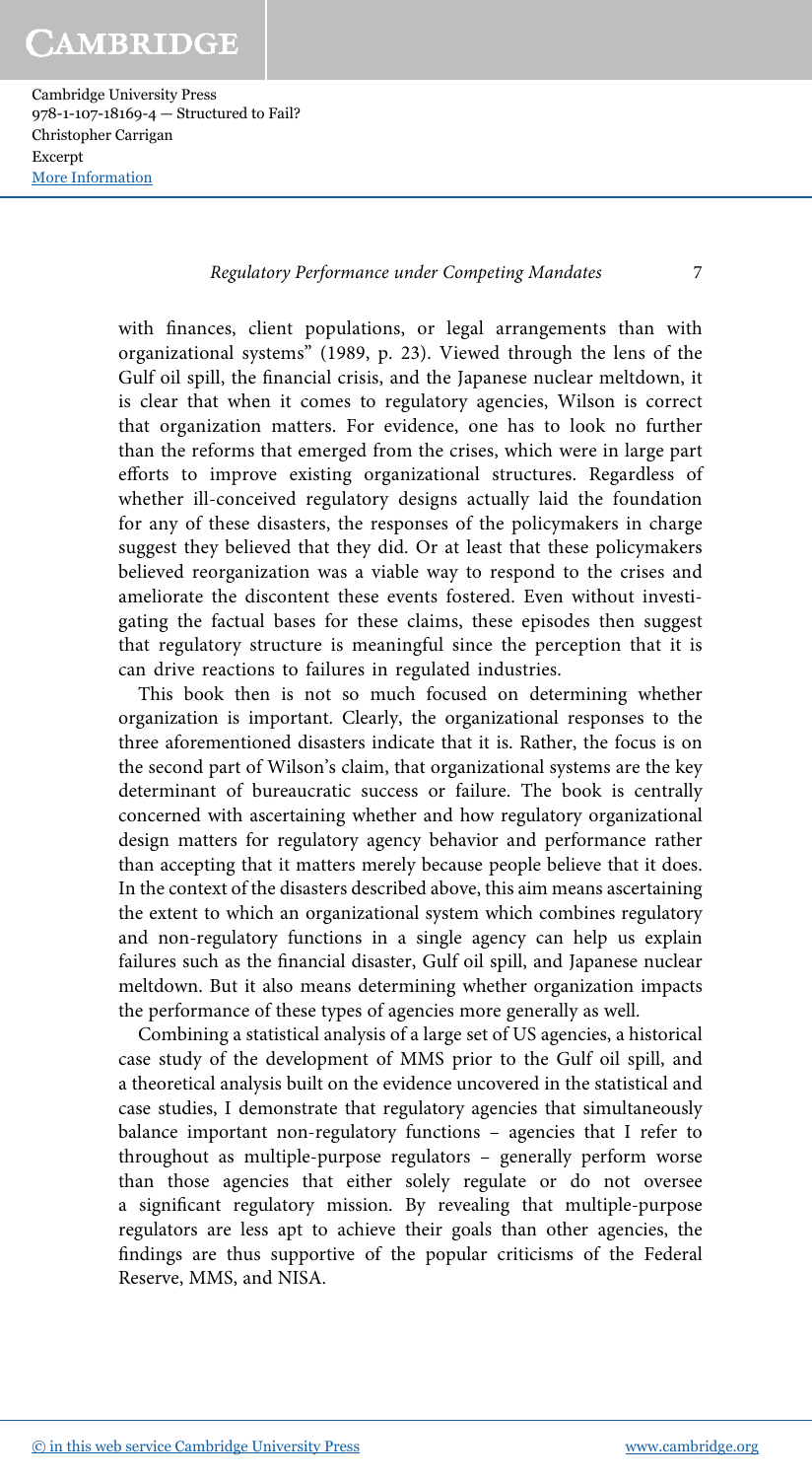8 Linking Regulatory Failures to Organizational Design

Further, this evidence also supports the conclusions of an influential literature in public administration and political science studying the effects on government organizations of what is known as "goal ambiguity." Among other reasons that the goals agencies try to achieve may be vague (Chun and Rainey 2005b), the literature studying goal ambiguity warns of the perils for agency performance of combining multiple goals in one agency, particularly in the extreme, when the goals actually conflict with each other (Lee et al. 1989; Rainey 2009). The empirical analysis simultaneously reveals that the mechanism by which these scholars often link goal ambiguity to poor performance – specifically the uncertainty that it fosters among employees in trying to make connections between their work and the organization's goals – helps explain why multiplepurpose regulators perform poorly. In demonstrating empirically the linkages between organizational design, employee behavior, and agency performance, this study substantially extends existing goal ambiguity scholarship.

However, this is not the end of the story. Although the analysis finds that academic theory and conventional wisdom hold some truth, stopping the analysis there overlooks an important additional finding. The evidence presented demonstrates that assimilating multiple and even conflicting goals in a single government agency can still be better than dividing them among multiple agencies. In fact, I show that emphasizing the role that competing organizational goals may play in impeding an agency's ability to develop a cohesive sense of purpose misses several important factors that explain both how multiple-purpose regulatory agencies respond to multiple mandates and why they continue to exist. These factors include: (1) the importance of collaboration in completing the tasks associated with the competing goals; (2) the capacity of a government organization to structure itself to mitigate goal ambiguity and conflicts; (3) the role that political as well as social preferences have in shaping agency priorities; and (4) the relative advantage regulators balancing multiple missions have in managing uncertainty in their environments in order to achieve competing missions concurrently.

Certainly, it is well established in economic theory that complementary tasks – where the performance of one assists completion of the other – are better off assigned to the same individual or organization (Dixit 2002; Holmstrom and Milgrom 1991). However, this insight has not been incorporated into studies of the effects of goal ambiguity, likely because tasks and goals are typically assumed to be synonymous.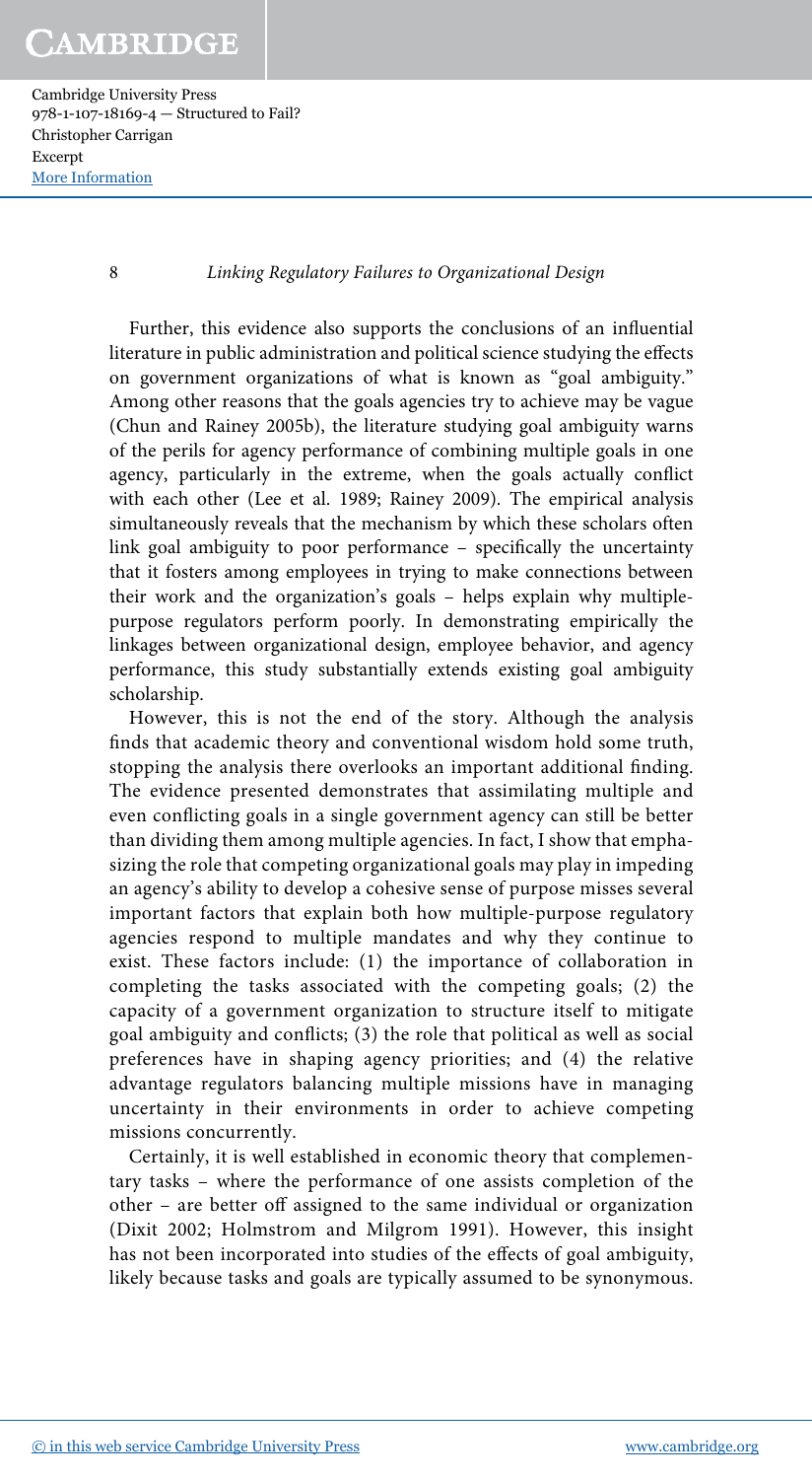#### Regulatory Performance under Competing Mandates 9

Yet, in fact, it is important to separate the two in order to understand how tasks associated with different goals can support each other, despite the goals themselves being in tension. Explicitly considering this distinction brings to the fore the friction that can exist between the goal ambiguity introduced by combining multiple goals and the need for collaboration to ensure that personnel have the resources required to successfully complete the underlying tasks supporting the competing goals.

The evidence uncovered further reveals how regulators can mitigate ambiguity and conflicts through organizational features embedded in an agency's creation or development which separate groups working to fulfill the competing goals. These features may include divisions created by reporting relationships as defined in the agency's organizational chart or simply by the geographical spread of the conflicted groups. Alternatively, these divisions can arise informally given, for example, differences in the backgrounds and core skills of the civil servants assigned to fulfill the regulatory and non-regulatory goals or agency processes and information systems that are intentionally or unintentionally decoupled.

However, while intra-organizational divisions may allay the effects of goal ambiguity and conflict, they may also simultaneously inhibit efforts to realize synergies between the underlying tasks, which is likely one reason why the agency was created as a multiple-purpose regulator initially. Thus, while a preference for either achieving goal clarity or facilitating task coordination and information sharing can drive the decision to divide or create a multiple-purpose regulator, that same preference will likely impede efforts to achieve the end that is relatively ignored by the decision. The existence of this tension explains why, in the analysis of a broad set of US federal agencies presented in Chapters 2 and 3, multiple-purpose regulators still perform significantly worse (in both statistical and practical terms) than other agencies, even holding constant the effects of goal ambiguity on performance. In erecting informal and formal divisions to mimic the goal clarity achieved by their singlemandate counterparts, multiple-purpose regulators' effectiveness will still suffer because their abilities to realize synergies through collaboration will be undermined by those same divisions. Thus, correcting one problem introduces another.

Further, even when the affected missions are pursued in close contact, such that the conditions for goal ambiguity and conflict are present, how the regulatory agency prioritizes among the competing goals is impacted